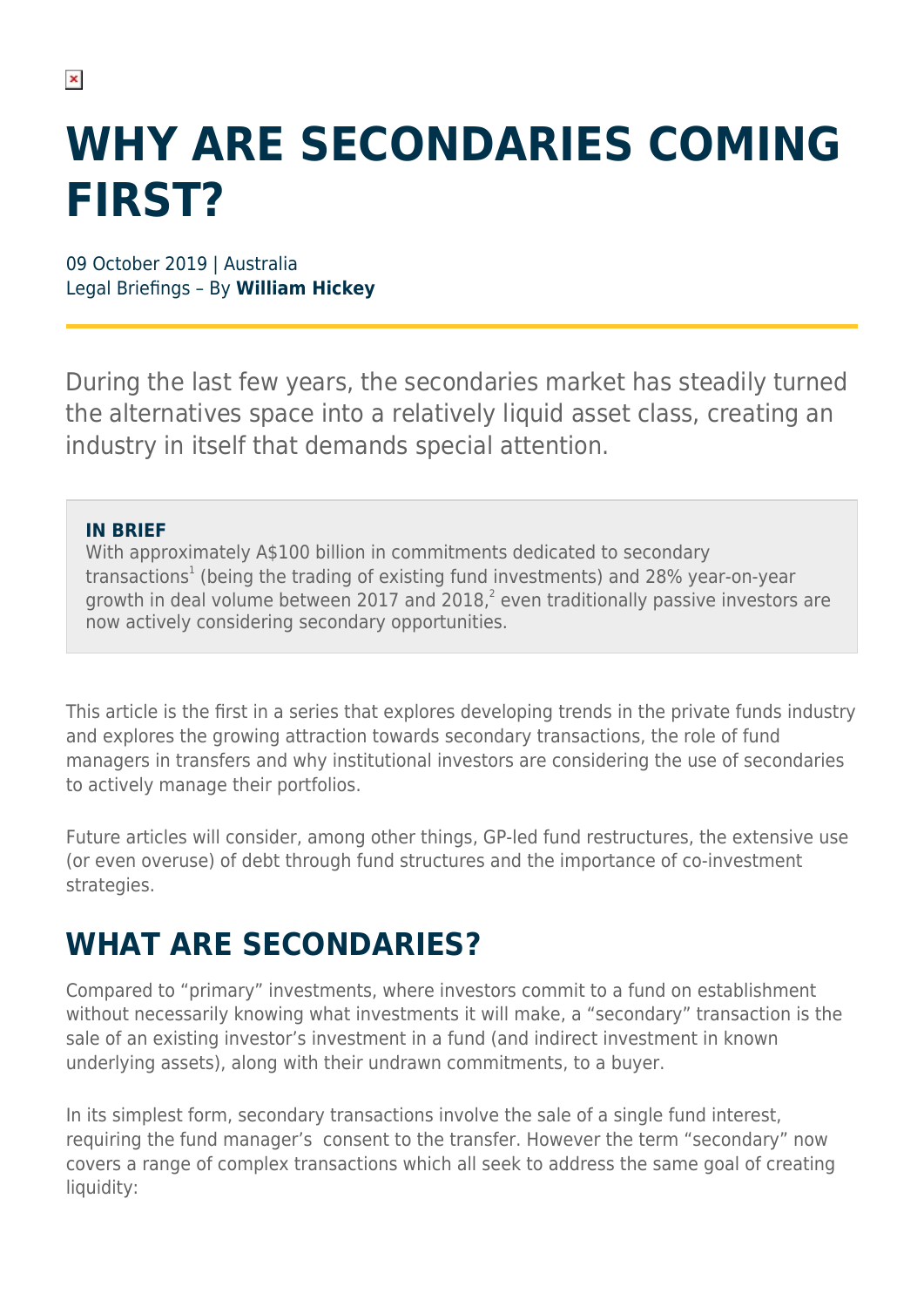### **Portfolio sales**

The sale of a number of fund interests (between 2 – 400+) as a packaged portfolio to one or more buyers. Each additional interest increases the complexity of the transaction, as separate consent from each fund manager for each fund it manages is required.

#### **Direct sales**

The sale of direct interests in portfolio companies or co-investment structures. Compared to the relatively passive nature of fund investors, direct investors will likely have greater involvement in the day to day management of the asset (through board seats, minority rights or otherwise), resulting in bespoke arrangements for each transfer.

### **GP/fund manager-led fund restructures**

The restructuring of funds (or their underlying assets) for various reasons including to allow existing investors to exit, while allowing fund managers to hold onto the underlying assets for a longer period of time to maximise potential return through a new fund with new investors. GP-led restructures are an increasingly common alternative to realising portfolio companies and accounted for almost 40% of total secondary deal volume in 2018.3

Ultimately, the sale as between the seller and buyer is governed by a sale and purchase agreement (similar to any asset sale) and the fund manager will consent to the transfer under a separate transfer agreement for each transferring fund, usually through a standardform agreement that cannot be significantly negotiated.

### **WHY BUY OR SELL?**

Although the most active buyers in the industry continue to be dedicated secondary fund-offunds, we have noticed a trend of sovereign wealth funds, superfunds, pension funds and other traditionally passive investors starting to involve themselves in secondary bidding processes, both as buyers, or by pairing up as joint-buyers with experienced secondary buyers. In fact, institutional investors are often best placed to act as buyers as, to the extent they already hold target interests in their holdings, they will be able more accurately price those interests and will benefit from a pre-existing relationship with the fund manager.

**Secondary buyers target secondary investments for a range of reasons, including:**

• **Investment certainty** – At the time of acquisition, a buyer will have visibility of the fund's underlying assets and is better placed to price the interest based on the past and anticipated performance of each portfolio company. • **Shorter hold periods** – A fund interest will usually be sold after the fund's commitment period has expired, meaning that the incoming buyer need only own the interest for a few years before it is liquidated.

• **Limited unfunded & faster realisation** – Since most of the fund's commitments will have been called and the fund will usually be looking to exit its portfolio companies by the time a buyer acquires its interest, buyers can expect limited calls and faster returns on the investment, effectively shortening their investment "J-Curve".

• **Historically attractive pricing** – To incentivise buyers, sellers have historically needed to sell fund interests at heavy discounts to the interest's net asset value due to the inherent illiquidity of the asset class. That said, recent trends show discounts are decreasing, largely attributable to the highly competitive buyers' market and increased transparency and liquidity of the industry.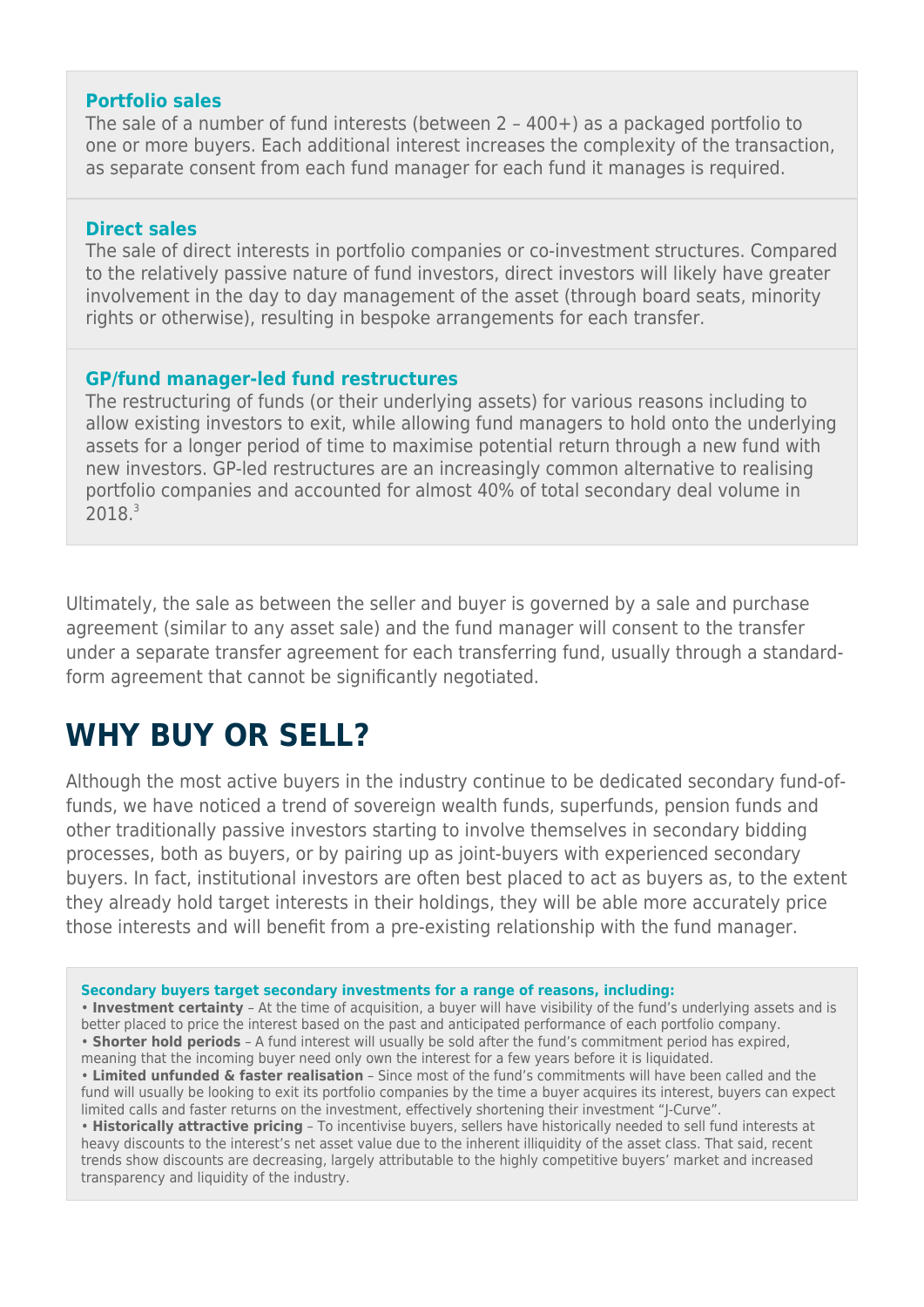### **On the other hand, secondary sellers seek to exit investments to accelerate their investment timeline, and due to various other reasons:**

• **Over-exposure** – Sellers may be required to exit investments due to overexposure to certain sectors or asset classes, whether resulting from changes to internal investment policies or imposed as a result of legal, regulatory or tax-related requirements.

• **Limited future upside** – Sellers may consider that fund interests will have limited/no future upside. Rather than waiting for eventual liquidation of the fund, a secondary sale creates an earlier realisation event for the seller, subject to a pricing discount to reflect the time-value of money and the illiquid nature of the investment.

• **Liquidation of seller vehicles** – Sellers themselves may have target investment horizons which force them to exit all investments at a particular point in time, or where the seller itself is a fund-of-funds, it will need to exit its own investments in order to liquidate.

• **Transaction speed & simplicity** – The private nature of secondary transactions allows for speedy and simple transactions. Where standard fund interests are being sold, motivated parties can sell a single interest in a matter of days and portfolios of 30+ interests can be transferred within weeks.

# **GETTING THE FUND MANAGER ON SIDE**

In order to transfer legal title to a fund interest, the transferring parties will need to obtain the fund manager's consent.

Historically, fund managers have not been incentivised to grant transfer consents as fund terms give them strong veto rights without incentive to accommodate transfers, but with secondary transfers becoming increasingly common in certain jurisdictions, they are now more likely to facilitate transfers, presumably in recognition of the important symbiotic investor/fund manager relationship.

Secondaries allow fund managers to foster new relationships with incoming buyers and while creating liquidity for exiting investors, allowing them to re-invest in other funds, including successor funds managed by the same fund manager.

**Although case law states fund managers are meant to act in the best interests of the fund as a whole in approving or rejecting transfers, a minority fund managers still impose difficult and seemingly self-serving hurdles on the transferring parties:**

• **Buyer white-lists** – Fund managers may restrict potential buyers to a list of pre-approved parties with pre-existing relationships with the fund manager, even if the fund terms do not contain pre-emption rights.

• **Staples** – Fund managers may require buyers to commit additional capital to another fund being raised by the fund manager (known as stapled transactions), a practice that has been questioned by regulators.

• **Pre-approvals** – Fund managers may require buyers to cast future votes in a way that benefits the fund manager, for example, agreeing to fund extensions or pre-consenting to GP-led fund restructures.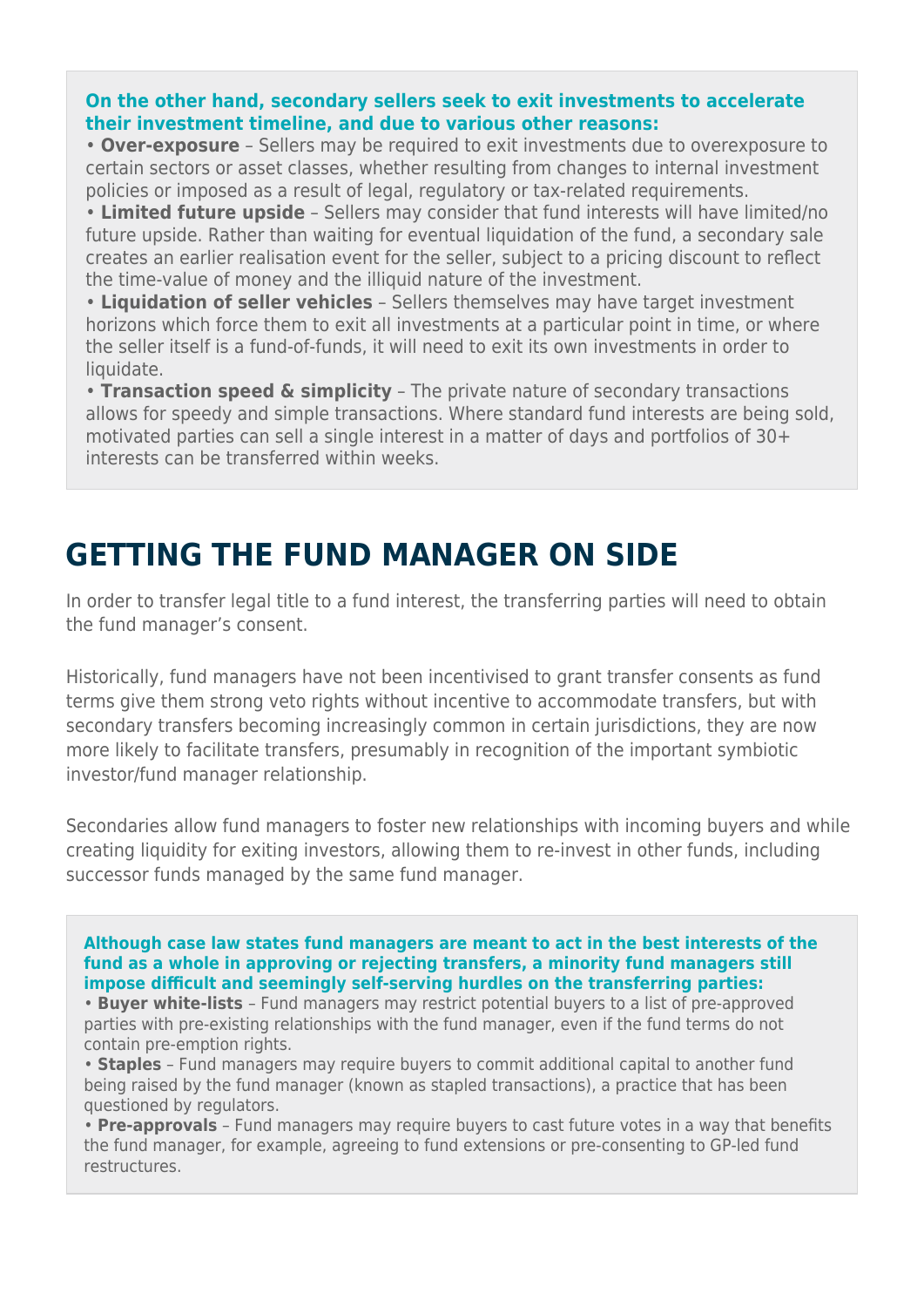In our experience, new funds that are currently being raised are more likely to include preemption rights, water-tight transfer restrictions and anti-avoidance measures to ensure fund managers can scrutinise incoming investors and ensure they retain control of their investor base.

That said, we do not see the industry slowing down, so if fund managers and investors do not adapt and start to appreciate this important industry, they risk being left behind.

# **ENDNOTES**

- 1. Campbell Lutyens 2019 Secondary Market Overview.
- 2. [Greenhill's secondary market analysis another record for transaction volume](https://www.greenhill.com/content/greenhill%E2%80%99s-secondary-market-analysis-another-record-transaction-volume).
- 3. [GPs overtake pensions and SWFs as biggest sellers Greenhill report.](https://www.secondariesinvestor.com/gps-overtake-pensions-and-swfs-as-biggest-sellers-greenhill-report/)